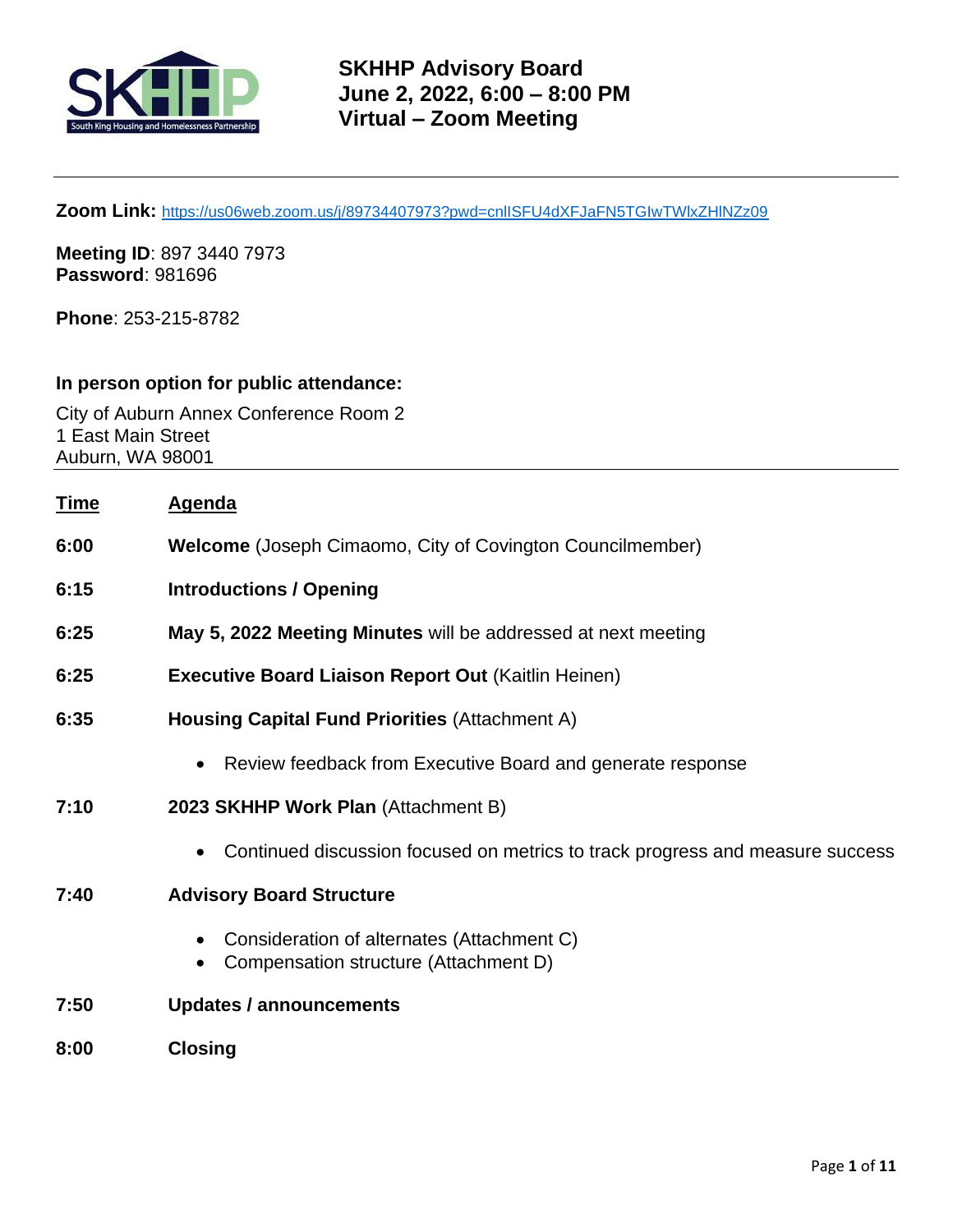# **FUNDING PRIORITIES**

SKHHP has established the following priorities for Housing Capital Funds in 2022:

**Projects that ensure housing proactively meets the needs of and is available to the following populations while complying with relevant federal, state, and local fair housing laws:** 

- Black, Indigenous, and people of color historically denied housing
- Caregivers
- Communities at risk of displacement
- Communities disproportionately experiencing cost burden
- LGBTQ+
- People disproportionately impacted by COVID-19
- People exiting behavioral health treatment
- People exiting the criminal justice system
- People experiencing domestic violence or survivors of domestic violence
- People with disabilities
- Seniors
- Students
- Undocumented immigrants
- Veterans
- Young adults and youth aging out of foster care

**Collaboration.** Project sponsors working in collaboration/partnership with local community-based organizations are a high priority.

**Community Connections and Engagement.** Project sponsors that demonstrate connections and direct experience with populations they are proposing to serve, and proven success in community engagement and involvement in decision-making are a high priority.

**Extremely Low Income and Supportive Housing. Proposals that provide rental** housing for individuals and families earning 0-30% AMI and proposals that incorporate supportive services are a high priority.

**Geographic Equity.** The SKHHP Housing Capital Fund has a long term objective to produce housing across SKHHP member jurisdictions through the creation of a broad distribution in the location of all types of affordable housing over time to maximize choice for individuals and families seeking affordable homes within SKHHP's geographic purview.

**Homeownership.** Projects that are able to provide homeownership opportunities for individuals and families earning up to 60% AMI.

**Leverage of Private and Public Investment.** SKHHP encourages project sponsors to pursue private and public investment that provides maximum leverage of local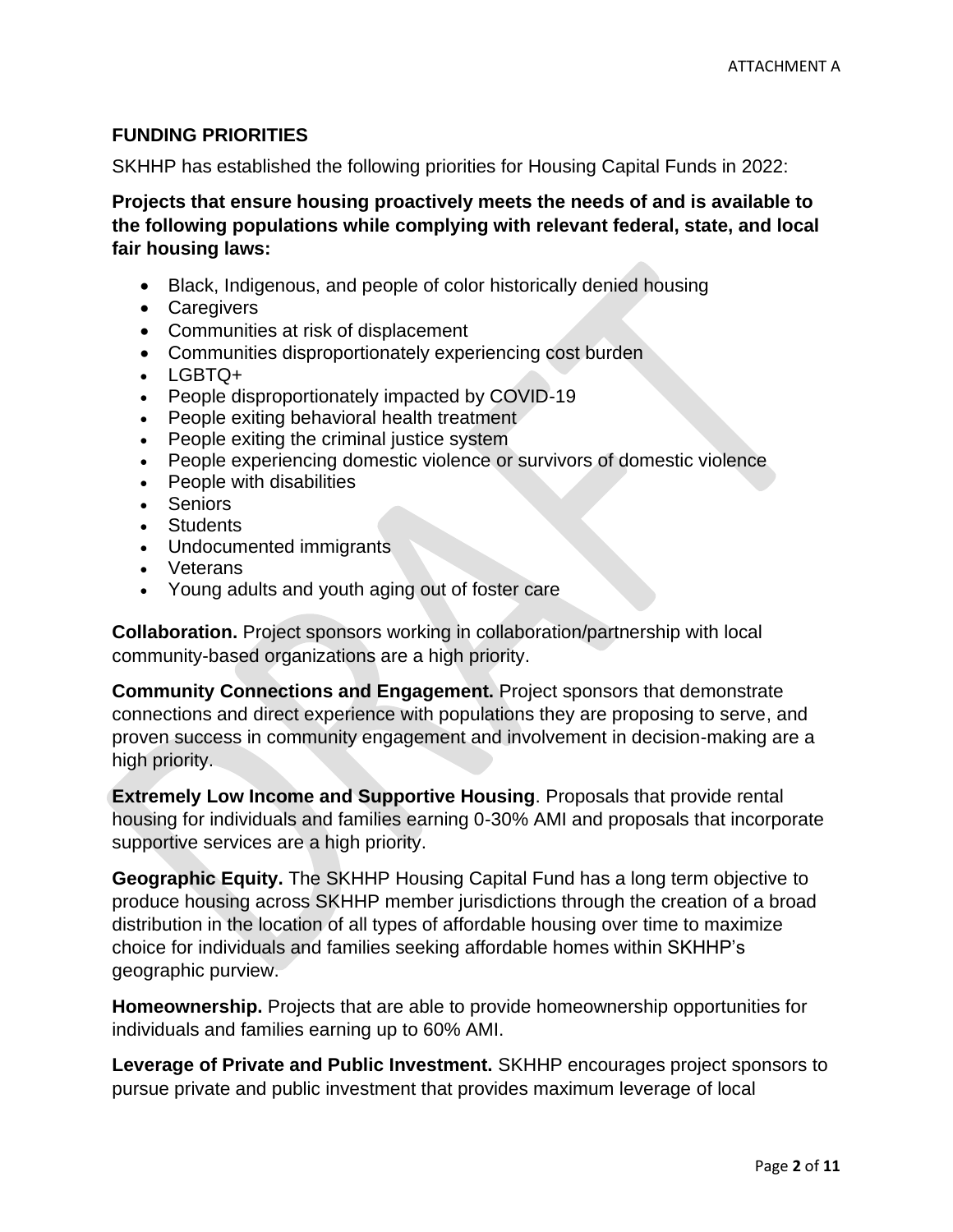resources. Projects that already have funding secured and/or leverage private and public investment are a high priority.

**Preservation.** Projects that preserve housing at risk of conversion to market-rate housing are a high priority. This includes housing units with expiring affordability requirements or preservation of residential rental properties that are affordable to households earning 60% AMI but do not have affordability requirements.

**Racial Equity.** SKHHP encourages proposals that advance racial equity through strategies that intentionally dismantle the racially disparate impacts of our current housing system. Strategies may include, but are not limited to: preserving communities at risk of displacement; creating project partnerships that give voice and ownership to communities of color; affirmatively marketing new housing opportunities to populations disproportionately experiencing cost burden and housing insecurity; and addressing historic inequities in access to homeownership.

**Transit-Oriented Development.** Projects located within ½ mile of an existing or planned high capacity transit station, defined as fixed rail (light rail or Sounder train), bus rapid transit, or other high frequency bus stop are a high priority. Transit-oriented development is designed to support dense, walkable, communities that increase access to employment, services, and other opportunities.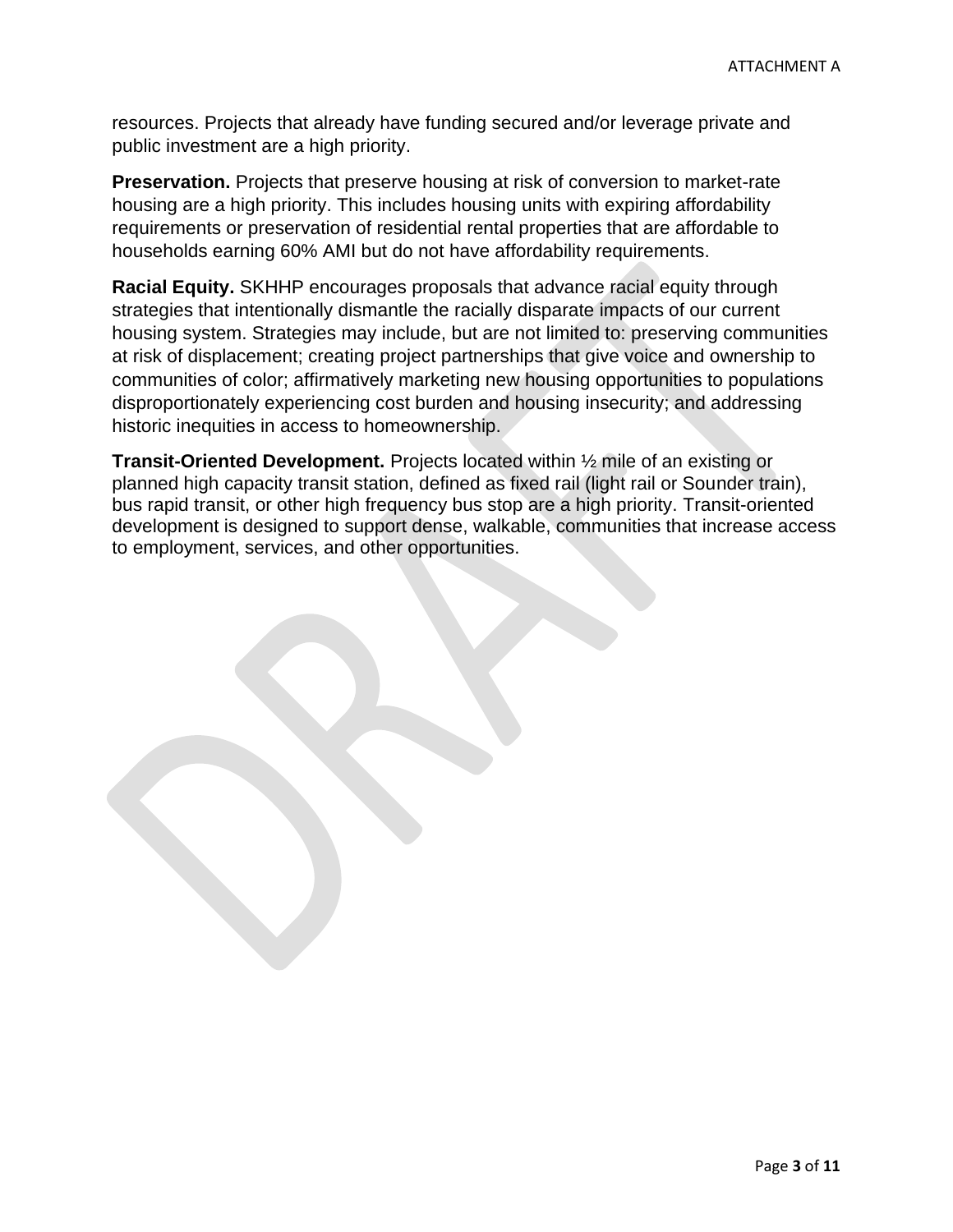# **DRAFT SKHHP 20223 WORK PLAN AND BUDGET**

# **SKHHP MISSION**

South King County jurisdictions working together and sharing resources to create a coordinated, comprehensive, and equitable approach to increasing housing stability, reducing homelessness, and producing and preserving quality affordable housing in South King County.

# **OBJECTIVES**

- **Housing Policy and Planning.** Share technical information and resources to promote sound housing policy
- **Affordable Housing Investment**. Coordinate public resources to attract greater private and public investment for affordable housing in South King County
- **Outreach, Education, and Advocacy.** Provide a unified voice to advocate for South King County needs at a local, regional, and state levels

# **PURPOSE**

Establish a 2023 SKHHP Work Plan that is shaped by member jurisdictions, is consistent with the SKHHP Interlocal Agreement, and furthers SKHHP's mission.

# **BACKGROUND**

The Draft SKHHP 2023 work plan, developed in consultation with the SKHHP staff work group and Advisory Board, includes five goals and corresponding actions that will facilitate implementation of the SKHHP Interlocal Agreement. The 2023 work plan builds on work done in the past few years to establish a SKHHP Housing Capital Fund through pooled public resources, increase philanthropic and corporate investment through the creation of a SKHHP 501(c)(3) fundraising branch, and establish a SKHHP Advisory Board made up of community members that will help to ground SKHHP decisions in communities needs and interests.

Each of the five goal areas is broken into action items that have been identified as critical, important, or desirable.

**Critical** work plan items are necessary to carry out the SKHHP Interlocal Agreement or necessary to fully executive work plan items that began in previous years.

**Important** work plan items are a priority but not absolutely necessary, this means there is more ability to adapt these items based on staff capacity or other emerging needs.

**Desirable** work plan items would be nice to be able to get to in 2023 but are not as high on the priority list to meet SKHHP's overarching goals.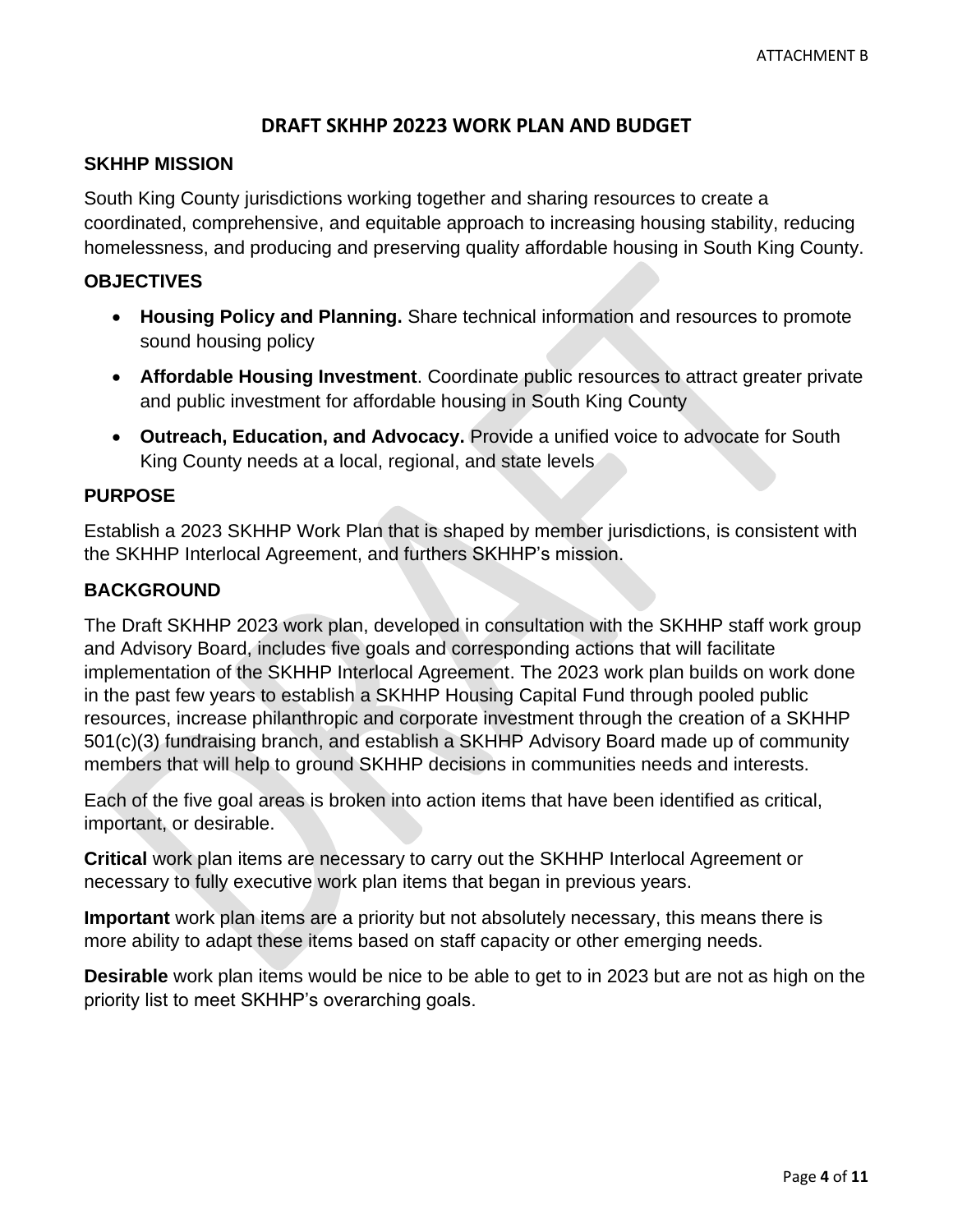# **NEXT STEPS**

In accordance with the Interlocal Agreement, the 2023 SKHHP Work Plan will be approved by the legislative body of each member jurisdiction and the SKHHP Executive Board. The timeline for continued development and adoption of the 2023 SKHHP Work Plan is as follows:

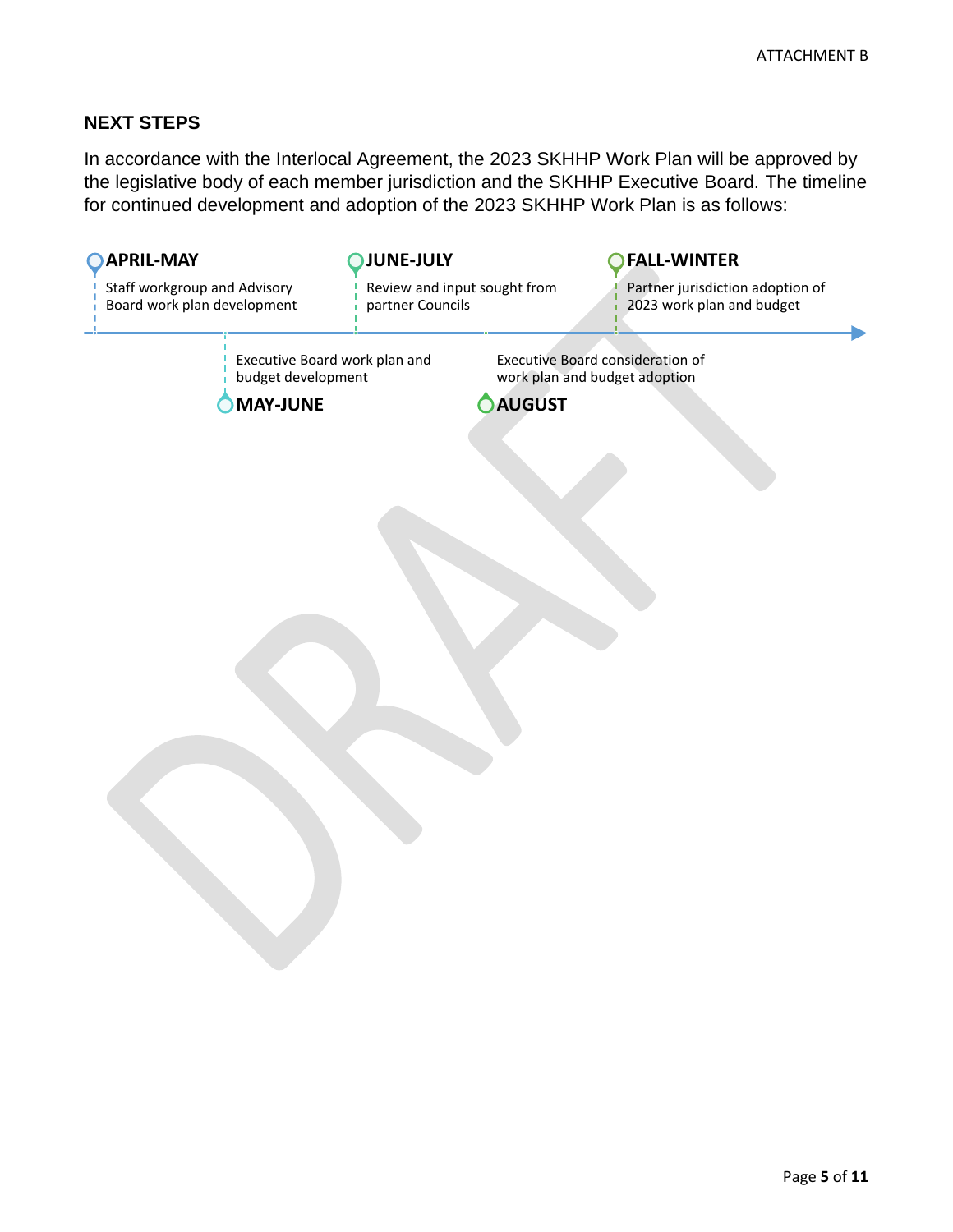# **GOAL 1: Define strategy, direction, and long-term goals, and provide direction to staff on implementation of the SKHHP interlocal agreement.**

# **Critical**

- Develop annual work plan and budget.
- Generate and distribute quarterly progress reports to SKHHP Executive Board and member jurisdictions.
- Develop long-term funding strategy for the SKHHP Housing Capital Fund and facilitate conversations with member jurisdictions to identify and explore dedicated sources of revenue for affordable housing at the local and regional level.

### **Important**

• Develop a plan to build capacity that will best serve member jurisdictions and help achieve overarching mission.

# **GOAL 2: Build long term stability for the SKHHP Housing Capital Fund:**

### **Critical**

- Facilitate final 2022 funding allocations through member Councils.
- Prepare contract documents and distribute funds for awarded projects.
- Monitor funded projects including evaluating and tracking payment plans.
- Work with administering agency to maintain records and produce regular financial reports for the SKHHP Housing Capital Fund.

### **Important**

- Work collaboratively with public funders at the state and local levels to promote shared affordable housing goals and equitable geographic distribution.
- Work with private investors and lenders to maximize leverage of public investment into affordable housing.
- Work with member cities and project sponsors to start developing a pipeline of projects to be funded over the next five years.
- Actively vet potential projects and lead funding policy and prioritization discussions with the SKHHP Executive Board to facilitate planning and decisionmaking.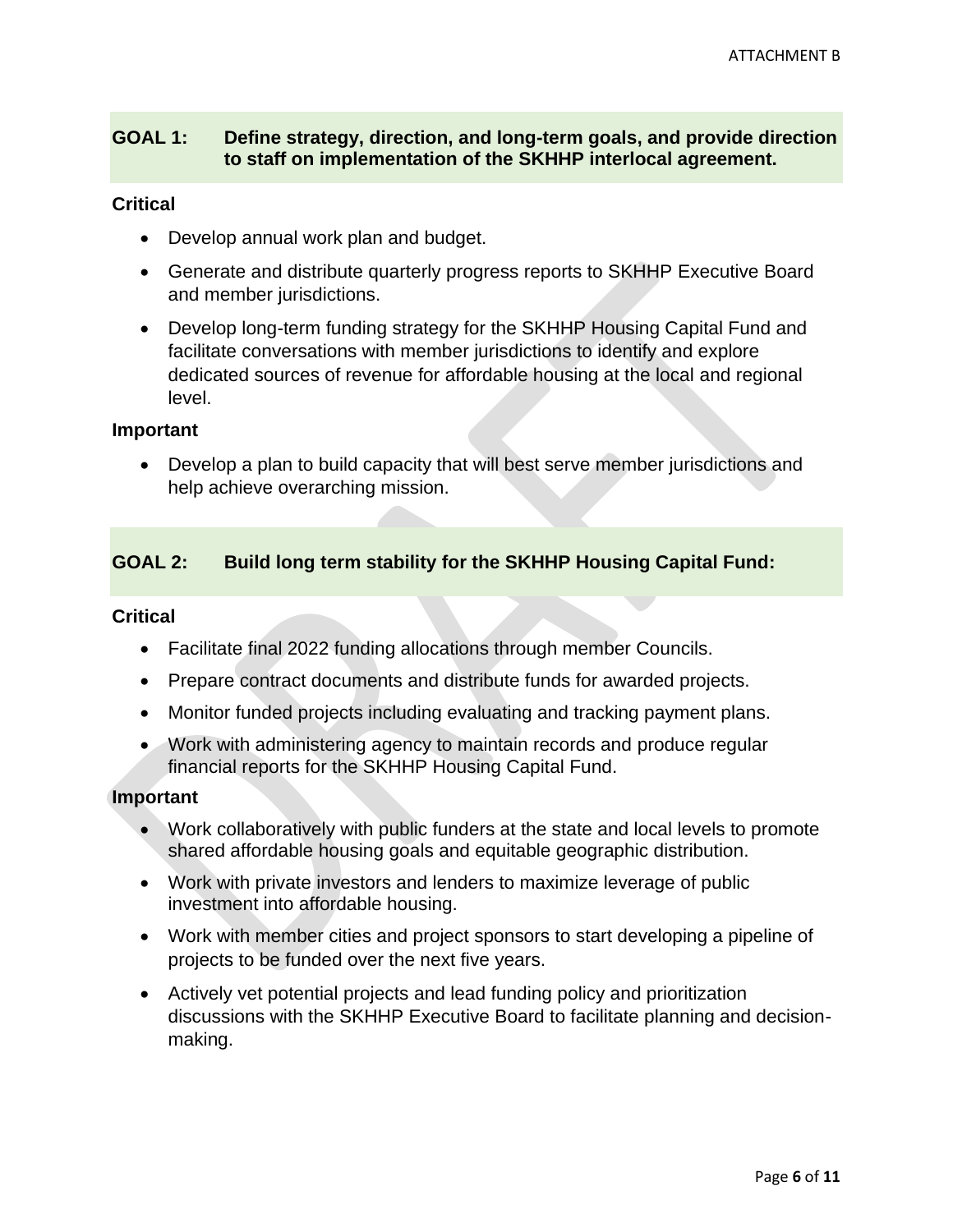# **GOAL 3: Work with partner jurisdictions to enhance and develop new local policies and programs that protect existing affordable housing stock, provide housing security, and accelerate access to affordable housing.**

### **Critical**

- Continue to improve and refine and conduct regular updates to housing policy matrix and affordable housing database (being developed in 2022).
- Convene city and county land use planners to share best practices and increase coordination and collaboration on housing policy and planning.
- Support efforts to advance 5-year action plan identified by the Regional Affordable Housing Task Force.
- Develop subregional housing preservation strategies.

#### **Important**

• Develop a program to assist member cities with administering local housing incentive programs, including density bonus, multifamily tax exemption (MFTE), impact fee waivers, and other programs.

# **Goal 4: Represent South King County and its unique affordable housing needs at all decision tables and foster collaboration between partners.**

#### **Critical**

• Represent SKHHP at relevant local and reginal meetings and forums that help advance SKHHP's mission and provide a voice for increasing access to safe, healthy, and affordable housing in South King County.

#### **Important**

• Build relationships with state and federal legislators through organizing work sessions, and providing progress updates.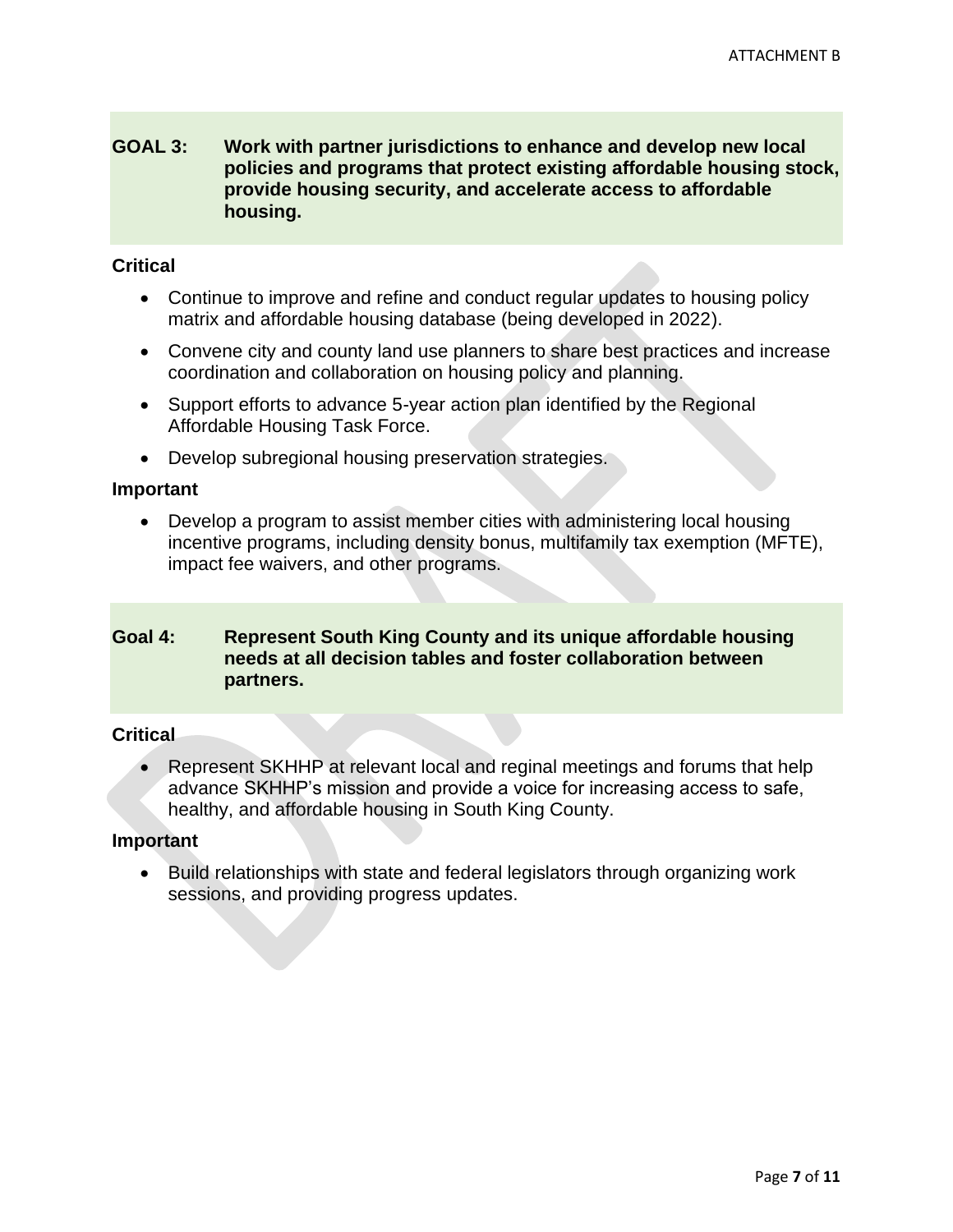# **Goal 5: Further strengthen regional stakeholders' understanding of the spectrum of affordable housing options, the range of related needs and opportunities, and the housing system .**

### **Critical**

- Conduct monthly SKHHP Executive Board educational topics on emerging housing and homelessness topics.
- Coordinate with housing organizations and stakeholder groups to provide education and engagement opportunities for elected officials, stakeholders, and community members.

#### **Important**

• Provide annual updates to non-SKHHP South King County cities and relevant stakeholder groups.

### **Desirable**

• Work with the Housing Development Consortium, affordable housing developers, and city and county planners to reimagine the South King County Joint Planners and Developers work group.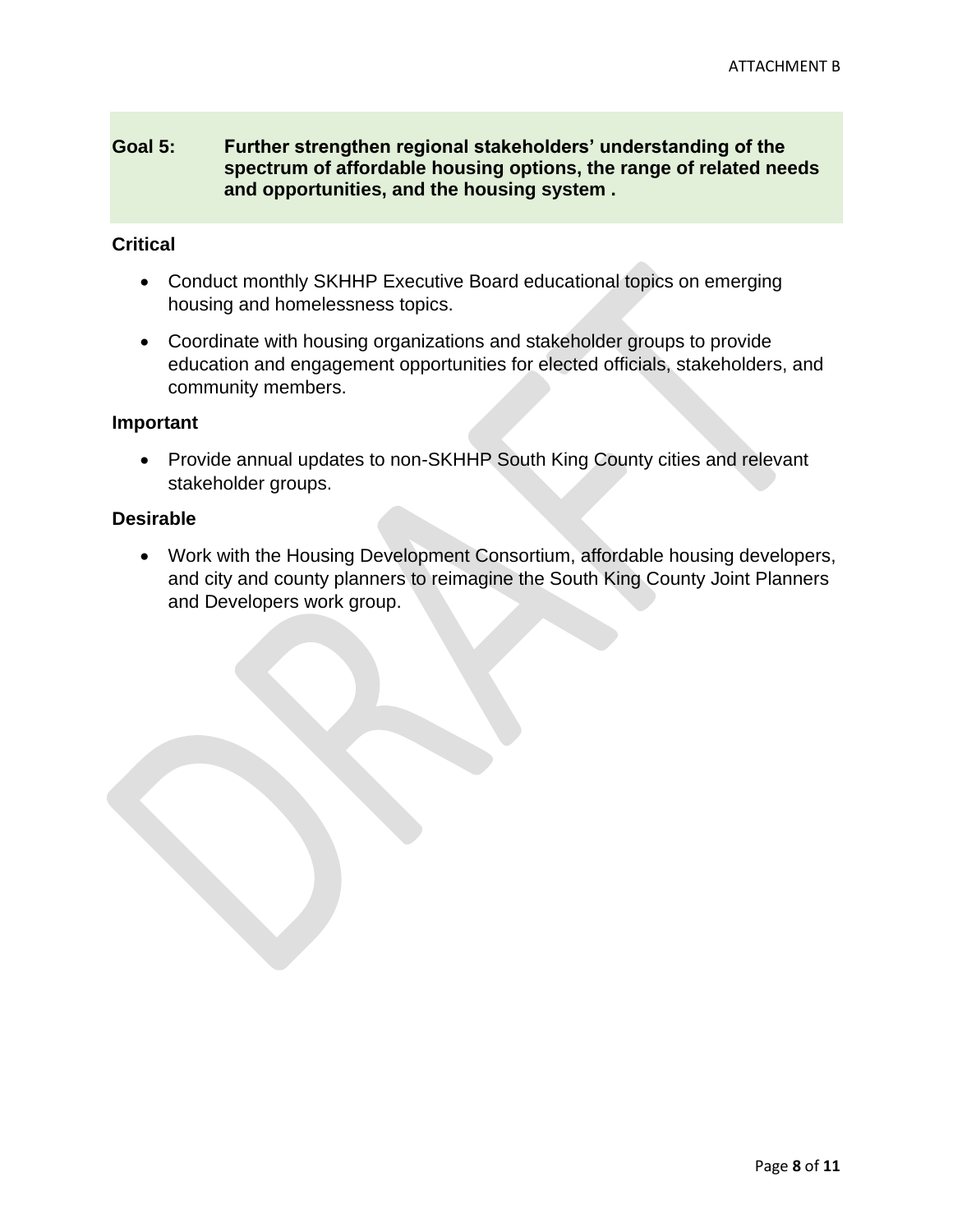# **ADVISORY BOARD REPRESENTATIVES**

At the May meeting the Advisory Board had initial discussion on whether or not there was support for exploring an allowance for organization representatives to appoint alternates to serve on the Advisory Board.

The following discussion questions and considerations are meant to guide further discussion and help the Advisory Board reach a conclusion on whether or not to allow for alternates and if alternates are allowed, how they are selected, and how they participate.

### *Discussion questions*

- Should alternates go through the same application process and meet the same qualifications as primary members? Minimum qualifications include:
	- $\circ$  Live, work, or be affiliated with service provisions within the South King County region.
	- o Interest in collaboratively working in a team setting with various community and government stakeholders
	- o Possess a persona and/or professional commitment to understanding and working to undo the impacts of institutionalized racism and disparities experienced by BIPOC communities
	- $\circ$  Personal and/or professional expertise, and affiliation with agencies, coalitions, organizations, or networks from/or serving communities most impacted by the housing crisis
- How should alternate members be appointed? Primary Board members are appointed by the Executive Board.
- Should there be stipulations on how often an alternate is called upon to serve in the primary member's absence?

### *Other considerations/best practices*

The alternate board member shall not have authority to participate as a board member unless serving in the absence of the primary board member.

The primary board member may only be substituted in their absence by their designated/appointed alternate board member.

It is important for alternates to stay current on SKHHP mission, work plan, and advisory board business so that they are able to participate fully when they are called upon.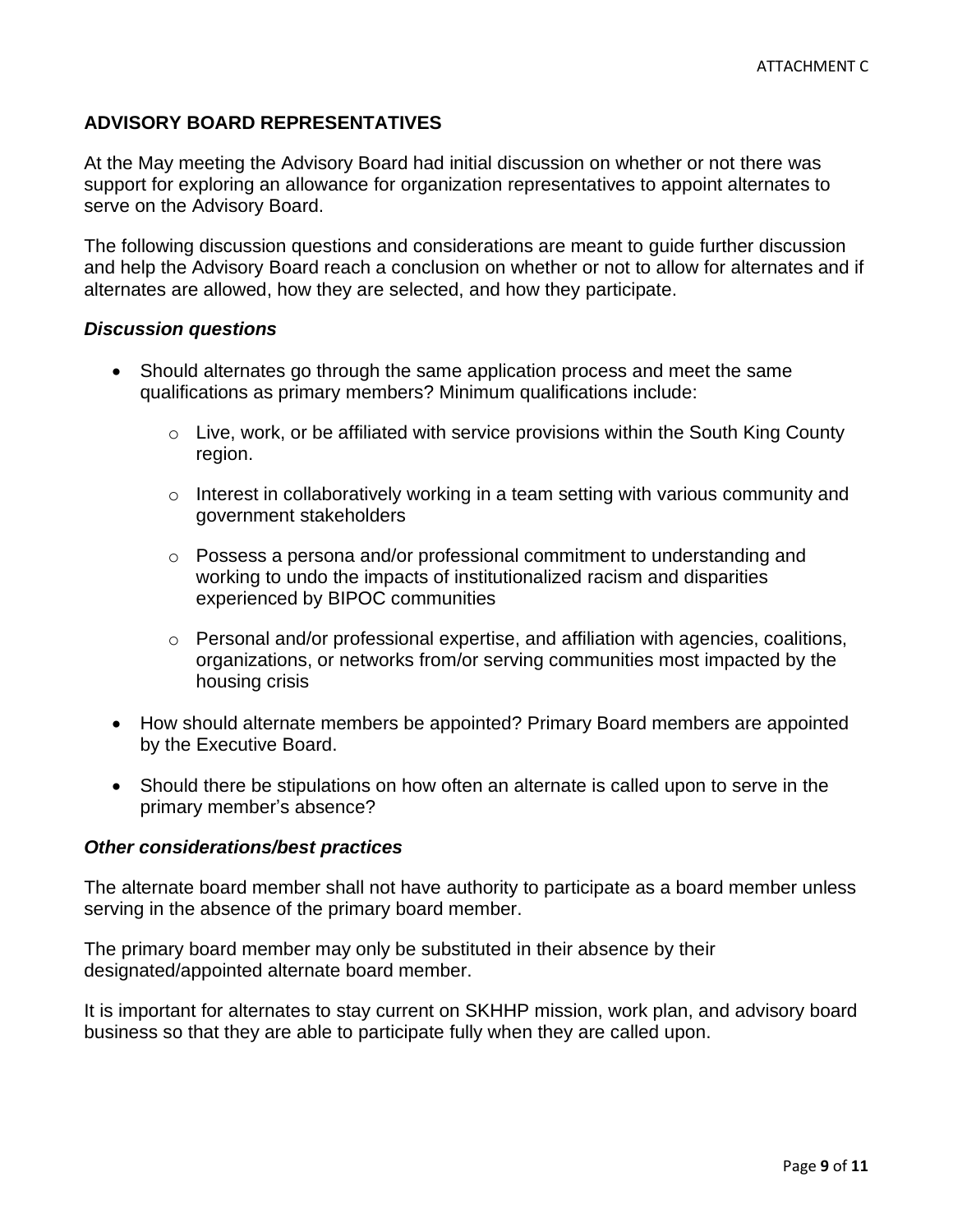# **Memorandum**



| To:   | <b>SKHHP Advisory Board and Staff Work Group</b>  |
|-------|---------------------------------------------------|
| Date: | May 27, 2022                                      |
| RE:   | <b>SKHHP Advisory Board compensation proposal</b> |

### *Purpose*

During the establishment of the Advisory Board and development of the 2022 budget, the Executive Board included a line item for Advisory Board compensation with the intention of having further discussions prior to establishing a compensation structure for advisory board participation.

The following information provides additional background as well as peer research that informed two advisory board compensation options for review and discussion.

The goal is for the Advisory Board and staff work group to come up with a joint recommendation for advisory board compensation to present to the Executive Board for consideration.

# *Background*

Research, including interviews with peer organizations across the region, indicate that compensation for participation in advisory boards is a best practice and key element of success. Compensation show respect for volunteer time, reduces barriers for volunteer participation, and shows organizational commitment to the work.

SKHHP values the Advisory Board members' expertise, experience and time and is committed to demonstrating support in line with contemporary best practices which point to the provision of stipends or other compensation and subsequently budgeted \$14,400 for Advisory Board compensation in 2022.

Serving on an advisory board can demand a significant amount of members' time and can involve travel, childcare expenses, time off work, or other associated expenses. These demands can create a burden on members and can even create a barrier to participation for current or potential members. The Advisory Board operates as a consulting body, providing unique and vital expertise that facilitates the success of the organization in working toward its mission.